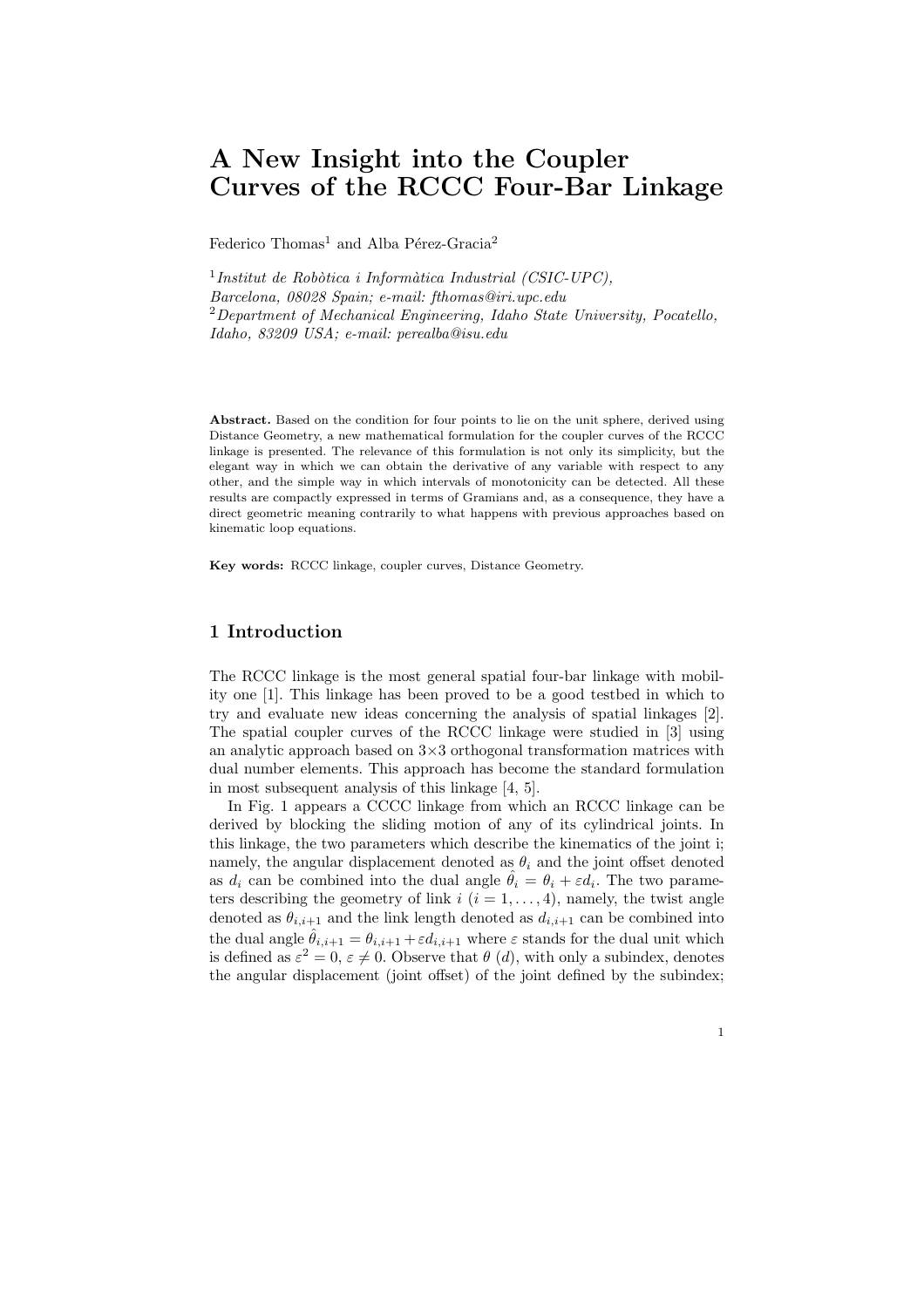#### 2 F. Thomas and A. Pérez-Gracia



Fig. 1 Notation associated with the joints of a CCCC linkage.

and, with two subindices, denotes the twist angle (link length) between the two axes defined by the two subindices. This notation does not comply with the standard, but it simplifies the formulation given below and avoids possible confusions between standard and modified DH parameters. The axes  $I_1$ ,  $I_2$ , and  $I_3$ , and  $I_4$  can be transferred to the dual space by the four points  $P_1, P_2, P_3$  and  $P_4$ , respectively, all lying on the dual unit sphere. Therefore, the position analysis of the CCCC linkage in the Euclidean space is equivalent to solving the position analysis of the corresponding single-dof spherical four-bar linkage in the dual unit sphere. To this end, it is possible to derive the loop equation of this spherical four-bar linkage as the product of  $3\times3$  orthogonal transformation matrices with dual number elements. By developing this matrix product, a system of nine nonlinear equations in four unknowns  $(\hat{\theta}_i, i = 1, \ldots 4)$  is obtained [6, 7, 3]. Alternatively, we could also use dual quaternions in which case we would get four equations. Nevertheless, only three independent scalar equations are required to solve this position analysis because a four-bar linkage on the sphere has 1 dof. In this paper we depart from these standard formulations based on a loop equation by deriv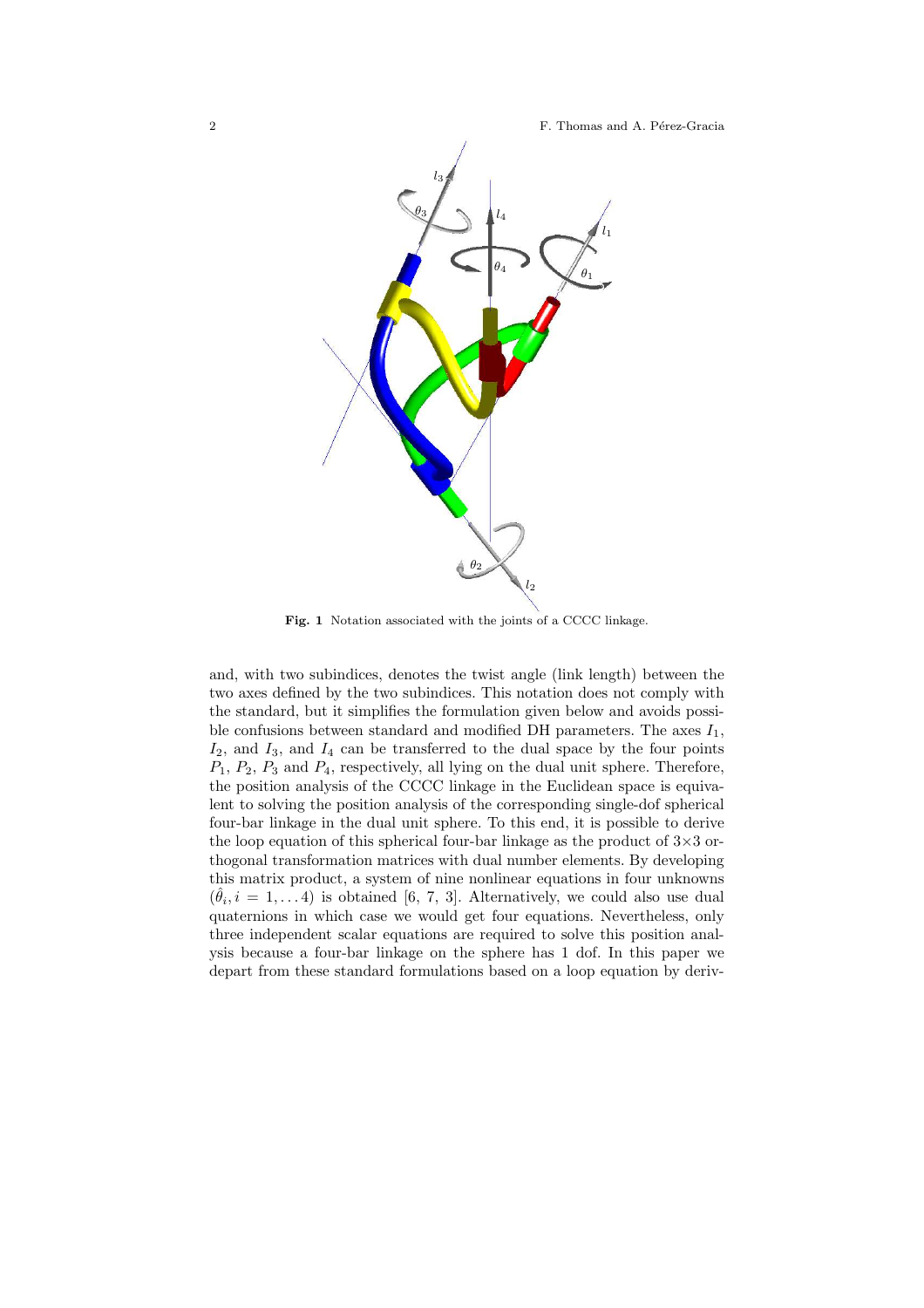ing, using Distance Geometry on the sphere [8, 9], a single scalar equation in two unknowns. The relevance of this equation is not only its simplicity, but the elegant way in which we can obtain the devivatives of any of the variables with respect to any other, including the geometric interpretation of local extrema, in terms of Gramians.

The rest of this paper is organized as follows. Section 2 concisely describes the new formulation and its basic properties. Section 3 gives the main clues on how this new formulation can be applied to a particular example. Finally, Section 4 gives some conclusions and prospects for future research.

#### 2 Deriving a single scalar closure condition

In spherical geometry, the shortest distance between two points, also known as the geodesic distance, is the length of an arc of a great circle containing both points. This great circle is the result of intersecting the plane passing through the origin and the two points with the sphere. Then, the distance between two points on the unit sphere is  $d(P_i, P_j) = \cos^{-1} \langle \mathbf{p}_i, \mathbf{p}_j \rangle$ , the angle between the vectors from the origin to the points  $P_i$  and  $P_j$  which will be denoted by  $\theta_{ij}$ . Here  $\langle \mathbf{p}_i, \mathbf{p}_j \rangle$  is the standard Euclidean inner product.

The triangle inequality between three points on a sphere holds provided that the distance between any two points is the lowest of the two arcs of great circle with them as endpoints. Then, if we assume that  $0 \leq \theta_{i,j} < \pi$ , the mapping between  $\theta_{i,j}$  and  $\cos \theta_{i,j}$  becomes one-to-one. Observe that a link with twist angle  $\theta_{i,j}$  is kinematically equivalent to a link with twist angle  $2\pi - \theta_{i,j}$ . Therefore, in what follows and as a matter of convenience, we will indistinctly use  $\theta_{ij}$  or  $\cos \theta_{ij}$  when referring to the distance between  $P_i$ and  $P_i$ .

Given the location vectors,  $\mathbf{p}_1, \ldots, \mathbf{p}_n$ , of points  $P_1, \ldots, P_n$ , the Gram determinant, or Gramian, is the determinant defined as

$$
G(1,\ldots,n) = \begin{vmatrix} \langle \mathbf{p}_1, \mathbf{p}_1 \rangle & \langle \mathbf{p}_1, \mathbf{p}_2 \rangle & \ldots & \langle \mathbf{p}_1, \mathbf{p}_n \rangle \\ \langle \mathbf{p}_2, \mathbf{p}_1 \rangle & \langle \mathbf{p}_2, \mathbf{p}_2 \rangle & \ldots & \langle \mathbf{p}_2, \mathbf{p}_n \rangle \\ \vdots & \vdots & \ddots & \vdots \\ \langle \mathbf{p}_n, \mathbf{p}_1 \rangle & \langle \mathbf{p}_n, \mathbf{p}_2 \rangle & \ldots & \langle \mathbf{p}_n, \mathbf{p}_n \rangle \end{vmatrix},
$$
(1)

which, in the particular case in which all points lie on the unit sphere, reduces to

$$
G(1,\ldots,n) = \begin{vmatrix} 1 & \cos \theta_{1,2} & \ldots & \cos \theta_{1,n} \\ \cos \theta_{1,2} & 1 & \ldots & \cos \theta_{2,n} \\ \vdots & \vdots & \ddots & \vdots \\ \cos \theta_{1,n} & \cos \theta_{2,n} & \ldots & 1 \end{vmatrix}.
$$
 (2)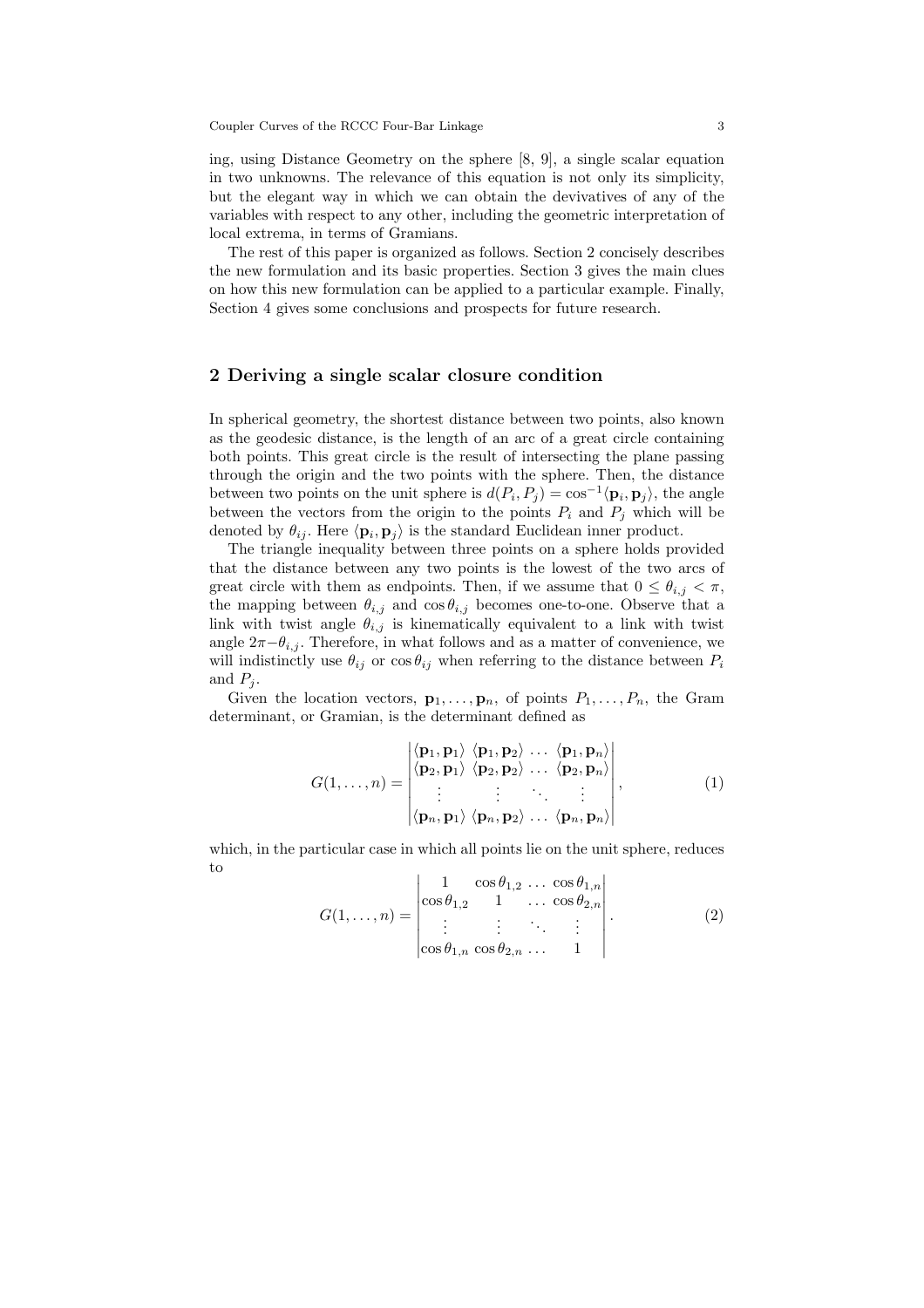Gramians are zero if, and only if, the involved coordinate vectors are linearly dependent, and strictly positive otherwise [10, p. 251]. Negative Gramians only arise in those situations in which the given interpoint distances do not correspond to any configuration of real points. Since we limit our analysis to a sphere in three dimensions, a Gramian of four points necessarily vanishes. For the same reason, a Gramian of three points lying on a great circle also vanishes. Next, we analyze the four-point case in more detail.

If we have four points, say  $P_i$ ,  $P_j$ ,  $P_k$  and  $P_l$ , then

$$
G(i,j,k,l) = \begin{vmatrix} 1 & \cos \theta_{i,j} & \cos \theta_{i,k} & \cos \theta_{i,l} \\ \cos \theta_{i,j} & 1 & \cos \theta_{j,k} & \cos \theta_{j,l} \\ \cos \theta_{i,k} & \cos \theta_{j,k} & 1 & \cos \theta_{k,l} \\ \cos \theta_{i,l} & \cos \theta_{j,k} & \cos \theta_{k,l} & 1 \end{vmatrix}
$$
(3)

vanishes if, and only if, the four points lie on the three-dimensional unit sphere. Then, in what follows,  $G(i, j, k, l)$  will be referred to as the *closure condition* for  $P_i$ ,  $P_j$ ,  $P_k$  and  $P_l$ .

Using a computer algebra system, it can be verified that (see [11] for details)

$$
G(i,j)G(i,j,k,l) = (G(i,j)\cos\theta_{k,l} - B(i,j,k,l))^2 - G(i,j,k)G(i,j,l), \quad (4)
$$

where

$$
B(i,j,k,l) = \begin{vmatrix} 1 & \cos \theta_{i,j} & \cos \theta_{i,k} \\ \cos \theta_{i,j} & 1 & \cos \theta_{j,k} \\ \cos \theta_{i,l} & \cos \theta_{j,l} & 0 \end{vmatrix}.
$$
 (5)

Now, since  $G(i, j, k, l) = 0$ , we can easily conclude that

$$
\cos \theta_{k,l} = \frac{B(i,j,k,l) + \sigma_{k,l}\sqrt{G(i,j,l)G(i,j,k)}}{G(i,j)},\tag{6}
$$

where

$$
\sigma_{k,l} = \begin{cases}\n-1, \text{ if } P_k \text{ and } P_l \text{ lie on the two different hemispheres defined by} \\
\text{ the great circle containing } P_i \text{ and } P_j \\
+1, \text{ otherwise}\n\end{cases} \tag{7}
$$

If  $G(i, j, k)G(i, j, l) = 0$ , there is only one solution for  $\theta_{k,l}$ . Clearly, this only happens when any of the two triangles  $P_iP_jP_k$  and  $P_iP_jP_l$  degenerate (i.e., when either  $P_k$  or  $P_l$  lies on the great circle defined by  $P_i$  and  $P_j$ ).

If we derive (4) with respect to  $\cos \theta_{k,l}$ , we conclude, using (6), that

$$
\frac{\partial G(i,j,k,l)}{\partial \cos \theta_{k,l}} = 2\sigma_{k,l}\sqrt{G(i,j,l)G(i,j,k)}.
$$
\n(8)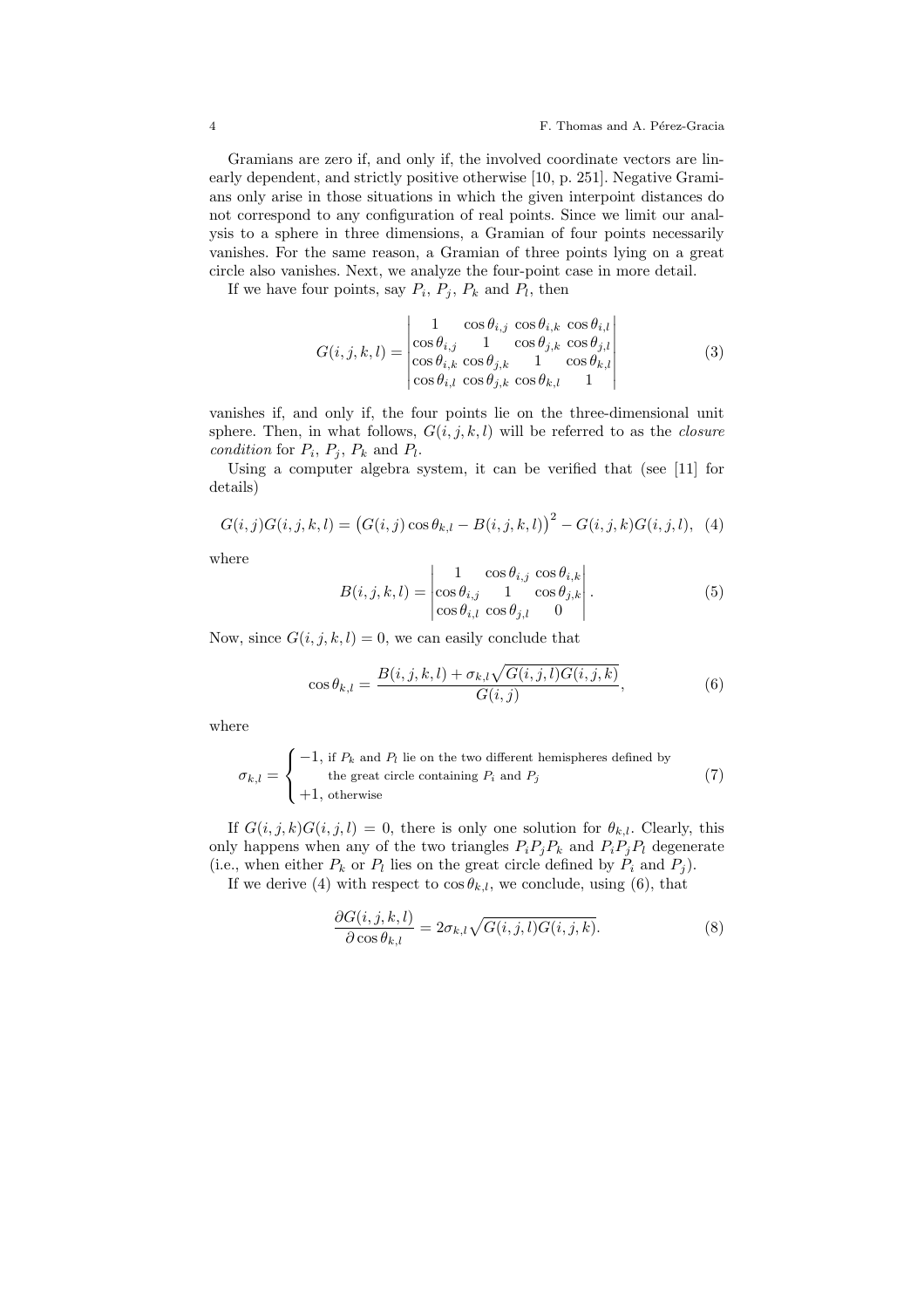Coupler Curves of the RCCC Four-Bar Linkage 5



**Fig. 2** Given four points on the unit sphere,  $P_i$ ,  $P_j$ ,  $P_k$ , and  $P_l$ , the distance between, say  $P_k$  and  $P_l$ , is determined by all other interpoint distances. In general, two solutions are possible which corresponds to the cis (left) and trans configuration (right).

Similar expressions are obtained when deriving  $G(i, j, k, l)$  with respect to the cosine of any other angle. Then, since  $G(i, j, k, l) = 0$ , using the theorem of implicit differentiation, we have, for example, that

$$
\frac{\partial \cos \theta_{i,j}}{\partial \cos \theta_{k,l}} = -\frac{\partial G(i,j,k,l)/\partial \cos \theta_{k,l}}{\partial G(i,j,k,l)/\partial \cos \theta_{i,j}} = -\sigma_{i,j}\sigma_{k,l}\sqrt{\frac{G(i,j,l)G(i,j,k)}{G(i,k,l)G(j,k,l)}}.
$$
(9)

It follows from this expression that the variation of  $\theta_{i,j}$  with respect to that of  $\theta_{k,l}$  is monotone provided that no three points involved in the Gramians inside the squared root get aligned (they lie on a great circle).

The derivative in (8) is also very helpful to obtain the dual component of the closure condition  $G(i, j, k, l) = 0$  when extending it to dual angles. Let us denote this extension as  $\widehat{G}(i, j, k, l) = 0$ . Then,  $\widehat{G}(1, 2, 3, 4) = 0$ , in the dual variables  $\hat{\theta}_{i,j} = \theta_{i,j} - \varepsilon d_{i,j}$ , for  $1 \leq i \leq j \leq 4$ , can be expressed using the chain rule as follows:

$$
\widehat{G}(1,2,3,4) = G(1,2,3,4) + \varepsilon \sum_{1 \le i < j \le 4} d_{i,j} \frac{\partial G(1,2,3,4)}{\partial \cos \theta_{i,j}} \frac{\partial \cos \theta_{i,j}}{\partial \theta_{i,j}}. \tag{10}
$$

This allows us to conclude, using (8), that the dual component of the closure condition can be expressed as

$$
\sum_{1 \le i < j \le 4} \sigma_{i,j} d_{i,j} \sin \theta_{i,j} \sqrt{G(\{1, 2, 3, 4\} \setminus i) G(\{1, 2, 3, 4\} \setminus j)} = 0,\qquad(11)
$$

an elegant expression for the dual component of  $\hat{G}(1, 2, 3, 4) = 0$  of great compactness when compared with the results obtained using loop equations.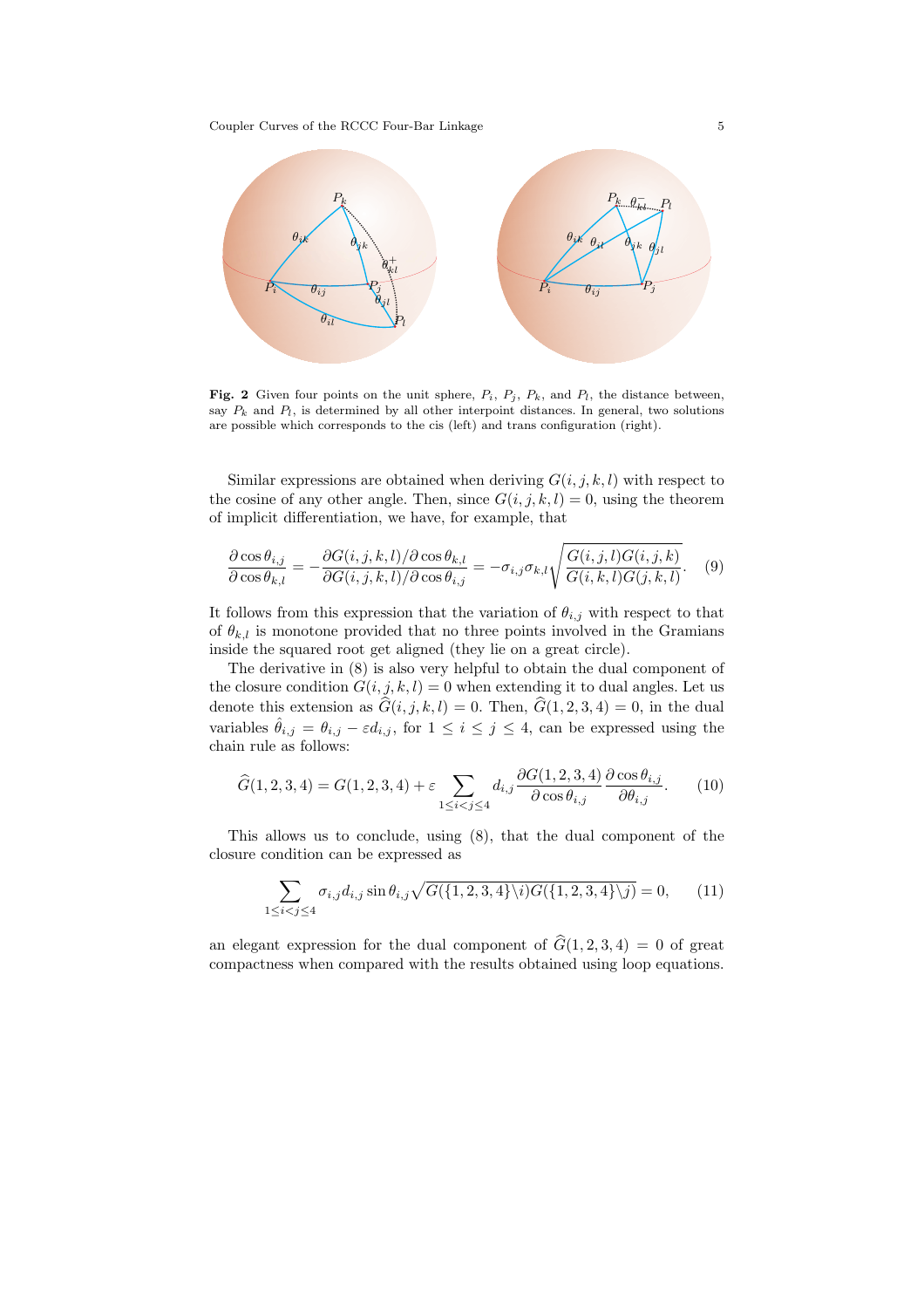### 3 Example

Let us consider the CCCC linkage in Fig. 1 for which we want to obtain the coupler curve relating  $\theta_4$  as a function of  $\theta_1$ . This problem corresponds to the second example in [3]. In this particular case,

 $\hat{\theta}_{1,2} = 30^{\circ} + \varepsilon 2 \text{cm}, \quad \hat{\theta}_{2,3} = 120^{\circ} + \varepsilon 3 \text{cm}, \quad \hat{\theta}_{3,4} = 105^{\circ} + \varepsilon 4 \text{cm}, \quad \hat{\theta}_{1,4} = 45^{\circ} + \varepsilon 3.5 \text{cm},$ 

and where the input joint offset,  $d_1$ , is set to 6cm.

If we only consider the real part of the closure condition  $\hat{G}(1, 2, 3, 4) = 0$ , i.e.  $G(1, 2, 3, 4) = 0$ , we can readily plot  $\theta_{13}$  as a function of  $\theta_{24}$  using (6). The result appears in Fig. 3. In this plot, the Cartesian region defined by  $[-1, 1] \times [-1, 1]$  can be divided into subregions attending to the signs of the Gramians resulting from taking all subsets of three points. Only the part of the curve inside the region where all these Gramians are positive has physical meaning. The boundaries between all these regions correspond to configuration where three points get aligned. The curve itself can also be subdivided into monotonic segments attending to the signs of  $\sigma_{1,3}$  and  $\sigma_{2,4}$ . The points separating these segments also correspond to points where three points get aligned. As a consequence, these points are necessarily located on the boundary of the feasibility region. In general, we can have up to four such segments, but in this particular example we just have three because this mechanism has a configuration in which  $G(1,3,4) = G(1,2,3) = 0$  which corresponds to the limiting position reported in [3]. At this position  $\theta_1 = \pi$ and the coupler link and the output link are collinear, i.e.,  $\theta_3 = \pi$  (see [3] for more details). This mechanism has no configurations where  $\sigma_{1,3} = +1$  and  $\sigma_{2,4} = -1$ , that is, configurations where  $P_1$  and  $P_3$  are located on the same hemisphere defined with respect to the great circle containing  $P_2$  and  $P_4$ , and where  $P_2$  and  $P_4$  are located on different hemispheres defined with respect to the great circle containing  $P_1$  and  $P_3$ .

Each point of the obtained curve gives a value for  $\cos \theta_{24}$  and  $\cos \theta_{13}$  from which we can obtain the values of  $\cos \theta_i$ ,  $i = 1, \ldots, 4$ , using the law of cosines for suplementary angles. In the particular case of  $\cos \theta_1$  and  $\cos \theta_4$  we have that:

$$
\cos \theta_1 = (-\cos \theta_{2,4} + \cos \theta_{1,4} \cos \theta_{1,2}) / (\sin \theta_{1,4} \sin \theta_{1,2})
$$
  
= (-\cos \theta\_{2,4} + 0.61237)/0.35355 (12)  

$$
\cos \theta_4 = (-\cos \theta_{1,3} + \cos \theta_{3,4} \cos \theta_{1,4}) / (\sin \theta_{3,4} \sin \theta_{1,4})
$$
  
= (-\cos \theta\_{1,3} - 0.18301)/0.68301 (13)

Now, we can obtain the plot expressing  $\cos \theta_4$  as a function of  $\cos \theta_1$  that appears in Fig. 4(left). Since (12) and (13) are affine relations, the monotonicity of the three segments is preserved.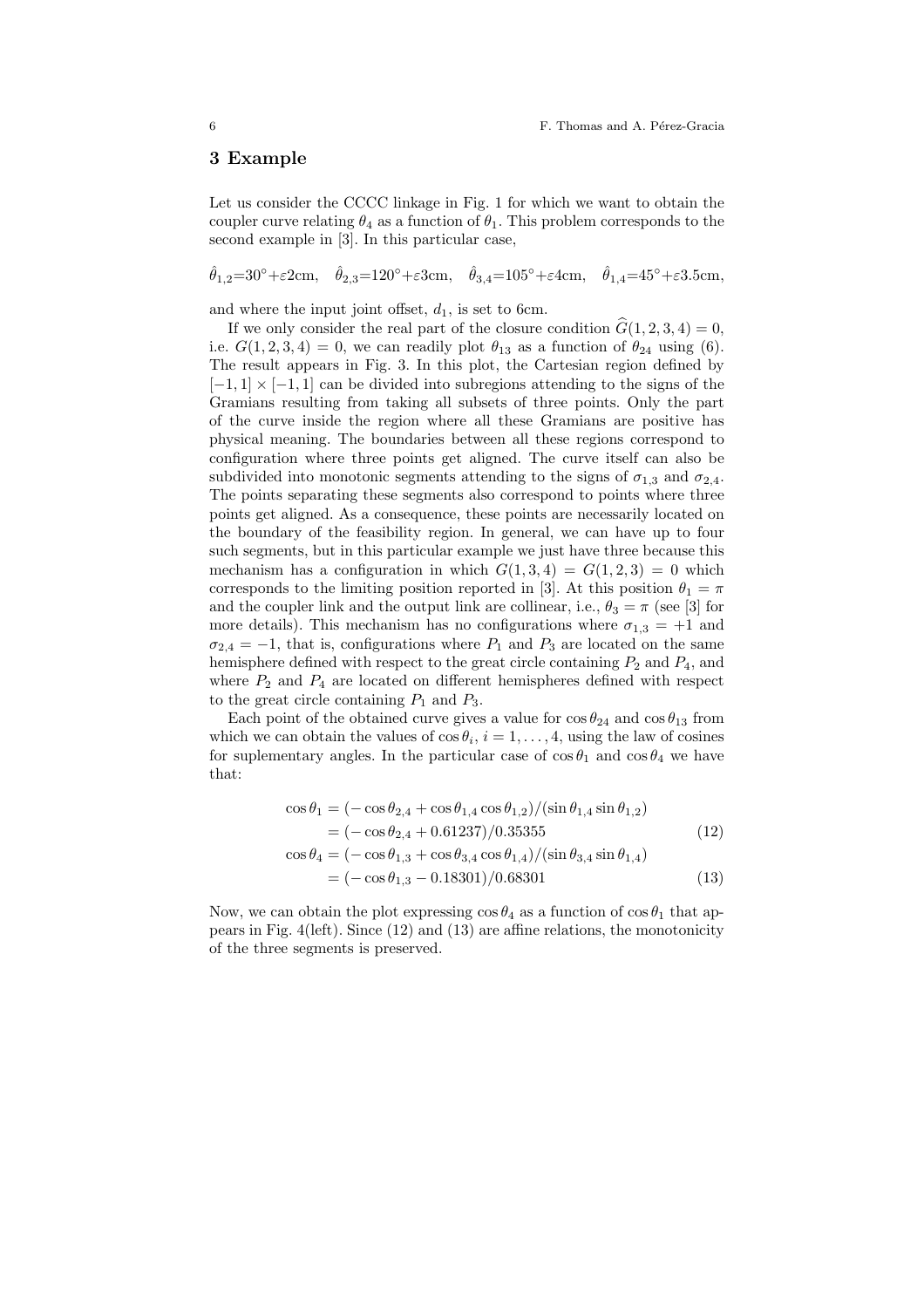

Fig. 3 Plot of  $\cos \theta_{1,3}$  as a function of  $\cos \theta_{2,4}$  (it can also be seen as the root locus of  $G(1, 2, 3, 4) = 0$ ). The dots in red correspond to the linkage configurations reported in [3].



Fig. 4 Left: Curve relating  $\cos \theta_4$  and  $\cos \theta_1$  obtained from the curve in Fig. 3 using (13) and (12). Right: Coupler curve relating  $\theta_1$  and  $\theta_4$ . Again, the dots in red correspond to the linkage configurations reported in [3].

Finally, the coupler curve relating  $\theta_4$  and  $\theta_1$  can be obtained by computing the  $\pm$  arccos of both coordinates of each point of the curve in Fig. 4(left). This is a 1-to-4 mapping. Two of these images are not solutions of the problem because they do not satisfy the original kinematic constraints, i.e. the signs of  $\theta_{1,2}, \theta_{2,3}, \theta_{3,4}$ , and  $\theta_{1,4}$ . As with many problems solved in a distance space,